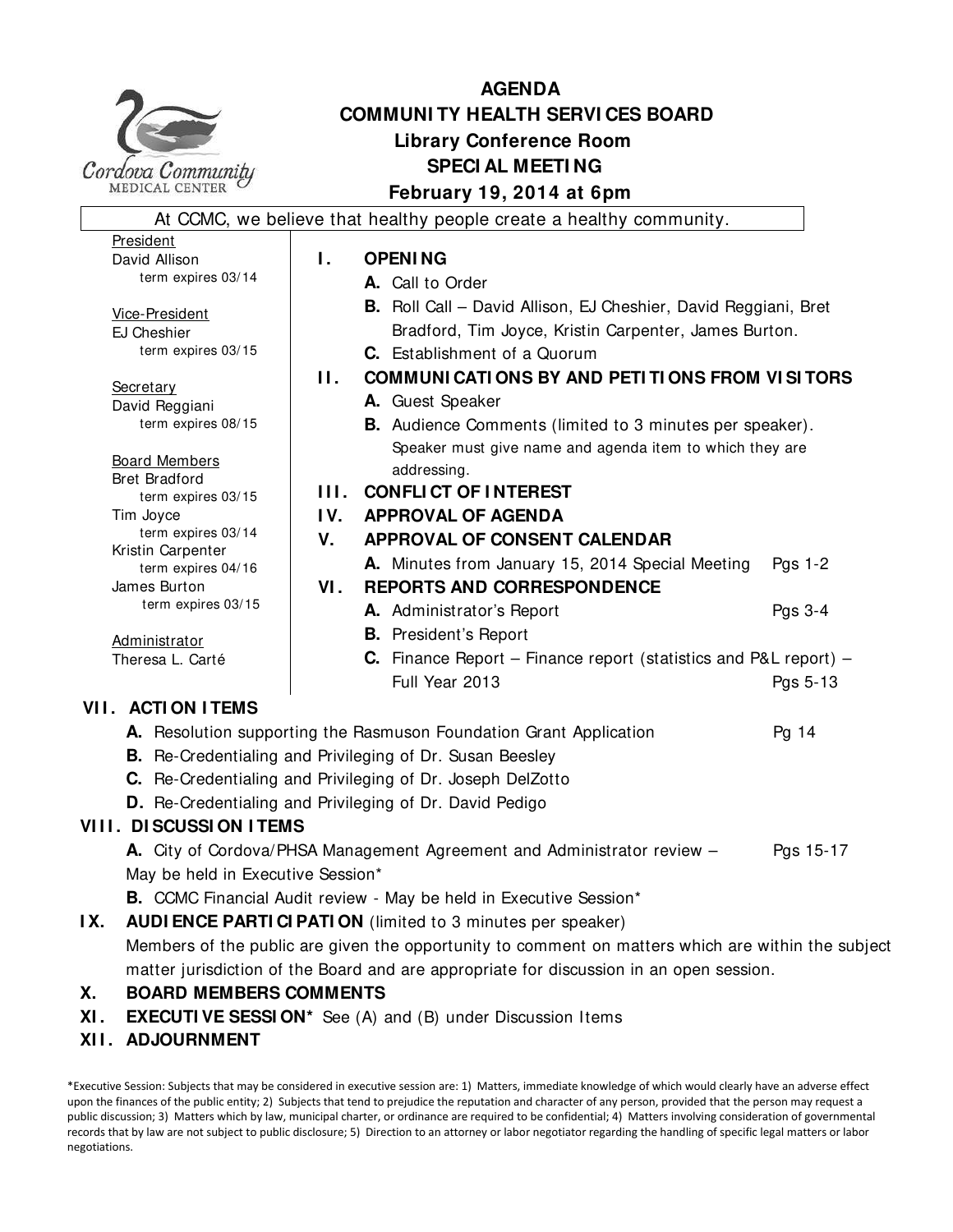# **Minutes Community Health Services Board Library Conference Room January 15, 2014 – 6:30 PM Special Meeting**

### **I . CALL TO ORDER AND ROLL CALL –**

**E.J. Cheshier** called the HSB special meeting to order at 6:30 pm. Board members present: **E.J. Cheshier, Tim Joyce, David Allison, David Reggiani, and James Burton. (Allison, Reggiani and Burton telephonically)** 

A quorum was established.

CCMC staff present: **Theresa Carté,** CEO and **Stephen Sundby,** Director, Sound Alternatives.

### **II. COMMUNI CATI ONS BY AND PETI TI ONS FROM VI SI TORS**

- **Guest Speakers**  None
- **Audience Comments**  None

### **III. CONFLICT OF INTEREST –** None

### **I V. APPROVAL OF AGENDA**

**M/ Joyce S/ Allison** move to approve the agenda. Voice vote on Approval of Agenda: 5 yeas, 0 nays, 2 absent. Allison-yes; Cheshier-yes; Reggiani-yes; Bradford-absent; Joyce-yes; Carpenter-absent and Burton-yes. Motion passes.

### **V. APPROVAL OF CONSENT CALENDAR**

**M/ Joyce S/ Allison** move to approve the minutes. Minutes from October 2, 2013 Regular Meeting Minutes from November 14, 2013 Special Meeting Minutes from November 20, 2013 Special Meeting Voice vote: 5 yeas, 0 nays, 2 absent. Allison-yes; Cheshier-yes; Reggiani-yes; Bradford-absent; Joyce-yes; Carpenter-absent and Burton-yes. Motion passes.

### **VI . REPORTS AND CORRESPONDENCE**

### • **Administrator's Report** –

**Theresa Carté** reported on the 2013 Year-End Operating Report. Some of the big items I wanted to let you know about were the Community Health Needs Assessment; we got over 300 people to take the survey and let us know what they need, that, along with the action plan will really help us to address their concerns. We have new permanent staff; we have a Family Nurse Practitioner, two new Nurses, two new Social Workers, a Physical Therapist and a Staff Accountant. In the eICU, we had 16 people that were admitted between April and December, 11 of those we were able to keep here in Cordova because we felt confident with the eICU that we could support them. We've done Satisfaction Surveys for our employees and that will help us to focus our efforts for overall improvement. A detailed copy of this report is available at CCMC. **Stephen Sundby** reported the following update on the CT Scanner grant applications. **Sundby** stated that the grant amount for the Rasmuson Foundation is \$375K, the grant due date is March 14, 2014 and it will be reviewed in June. The grant amount for the Murdock Charitable Trust is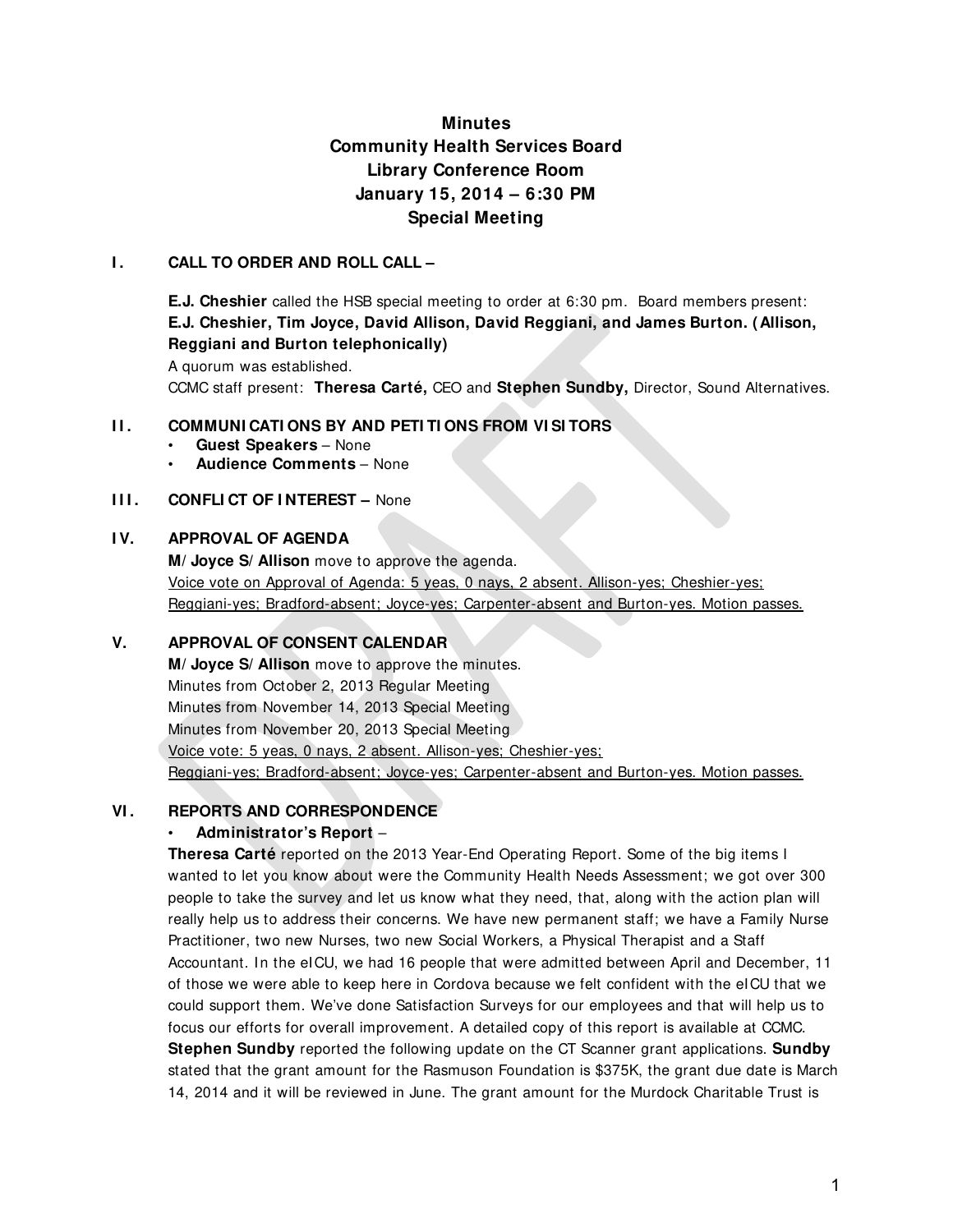\$250K, the grant due date is February 1, 2014 and it will be review in May. There was a \$50K grant from the Providence Foundation that has been awarded. There is a grant for \$50K from the USDA, a grant application has been requested. A commitment is needed from the City of Cordova for \$225K by March 14, 2014 to bring the CT Scanner funding total to \$950K.

- **President's Report**  None
- **Finance Report**  October/November monthly reports

### **VI I . ACTI ON I TEMS**

**A.** CT Scanner Resolution to fund Task 200: Final Documents to Spark Design.

**M/ Joyce S/ Reggiani** "I move to support the submission of the "CT Scanner Resolution to fund Task 200: Final Documents to Spark Design, LLC" to the February 5, 2014 meeting of the Cordova City Council."

Voice vote on the motion: 5 yeas, 0 nays, 2 absent. Allison-yes; Cheshier-yes; Reggiani-yes; Bradford-absent; Joyce-yes; Carpenter-absent and Burton-yes. Motion passes.

**B.** Resolution of support for CT Scanner

**M/ Joyce S/ Reggiani** "I move to support the submission of the "Resolution of support for CT Scanner" to the February 5, 2014 meeting of the Cordova City Council."

Voice vote on the motion: 5 yeas, 0 nays, 2 absent. Allison-yes; Cheshier-yes;

Reggiani-yes; Bradford-absent; Joyce-yes; Carpenter-absent and Burton-yes. Motion passes.

**C.** Recredentialing and Privileging of Dr. Deland Barr, DO

**M/ Joyce S/ Reggiani** "I move to Recredential and Privilege Dr. Deland Barr for the Cordova Community Medical Center."

Voice vote on the motion: 5 yeas, 0 nays, 2 absent. Allison-yes; Cheshier-yes;

Reggiani-yes; Bradford-absent; Joyce-yes; Carpenter-absent and Burton-yes. Motion passes.

### **VI I I . DI SCUSSI ON I TEMS**

### **A. Review of the 2013 Fiscal Year Audit**

Health Service Board asked that Tim Kelly, CFO go through the 2013 Fiscal Year Audit at the next HSB Meeting.

### **I X. AUDI ENCE PARTI CI PATI ON**

**Randy Robertson, City Manager** wanted to publicly commend Ms. Carté and her team, through her and a lot of other people with the Providence leadership, the City benefitted by their efforts for \$150,000. Kudos to Theresa and her team.

### **X. BOARD MEMBERS COMMENTS -** None

### **XI . EXECUTI VE SESSI ON** - None

### **XI I . ADJOURNMENT** –

**M/ Joyce S/ Allison** Move to adjourn the meeting. **Cheshier** declared the meeting adjourned at 7:27pm.

**Transcribed by: Faith Wheeler-Jeppson**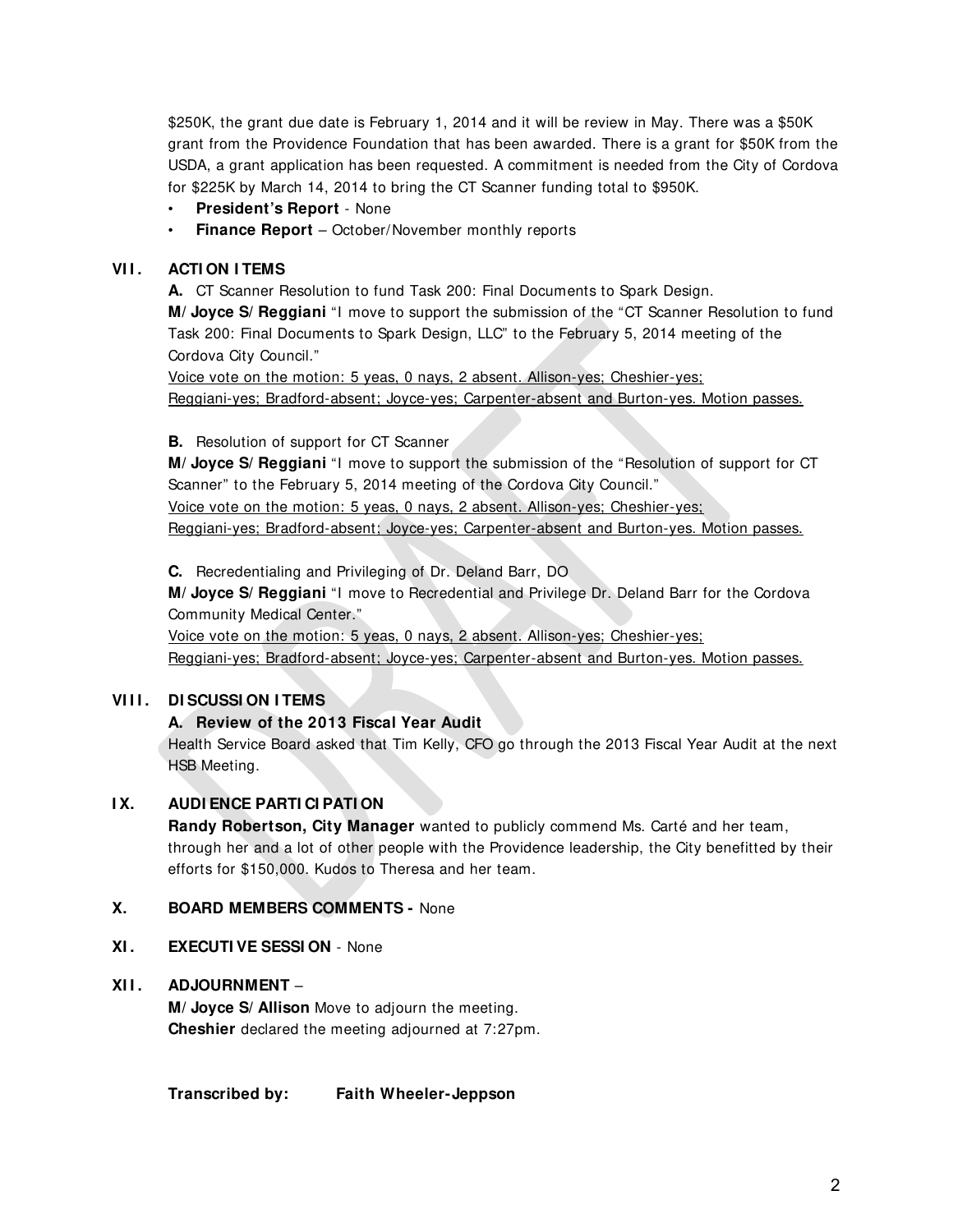



P.O. Box 160, 602 Chase Ave, Cordova, AK 99574-0160; Phone: (907) 424-8000; Fax: (907) 424-8116

ADMINISTRATOR'S REPORT TO THE HEALTH SERVICE BOARD

February 19, 2014 Special HSB Meeting

Date of Report: February 12, 2014

# **Staffing**

We have hired the following employees since our last Board meeting (1/15/2014).

- 1) Melissa Lewis, Physical Therapist
- 2) Shawn Lewis, Staff Accountant
- 3) Kara Beckner, Occupational Therapy Assistant/Activities Coordinator
- 4) Dennis Wood, Medical Lab Tech

We have the following travelers at this time. We had 7 travelers at my last report, we are now at 4 (reduced 2 nurses, 1 NP, 1 Lab Tech, 1 PT, added 2 CNAs). We will be releasing 2 apartments in the next 45 days.

- 1) 1 night Nurse
- 2) 2 CNAs
- 3) 1 Physician

# **Employee Satisfaction**

We are focusing on improving the employee satisfaction this year. Tim James has a team of volunteers who are working to create an action plan to make employee identified improvements. The next Employee Satisfaction Survey will be held in October.

# **Quality and Patient Safety**

We were unable to fill the new role of Quality Improvement and Patient Safety Coordinator. We have put that role on hold while we recruit for our new Director of Nursing. That individual will have the option on filling that position based on their vision for the nursing department. We are updating our Quality Improvement plans and identifying our improvement projects for 2014. We will be focusing in nursing on reducing patient falls and reducing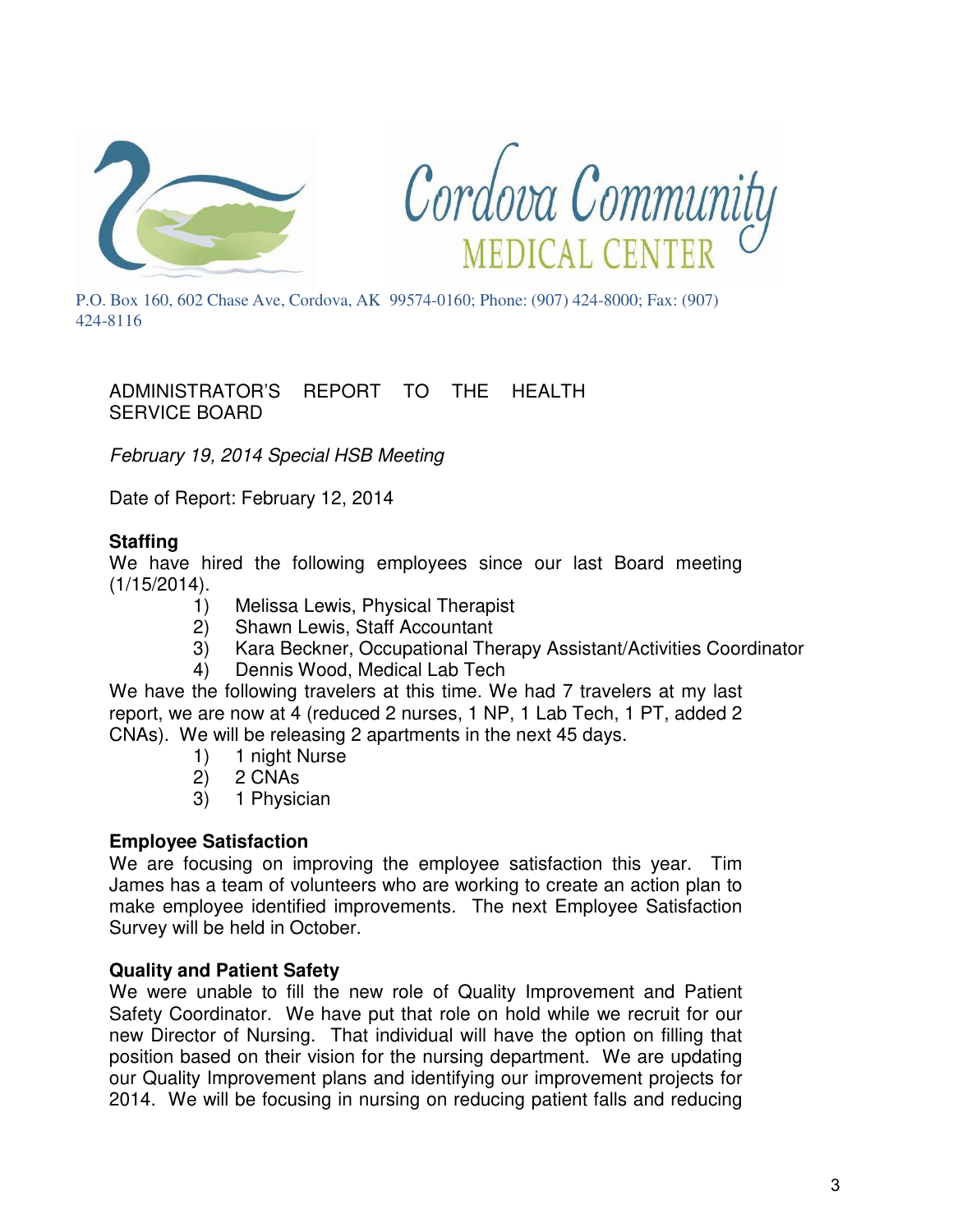medication errors. We will have a report at our next quarterly meeting on our quality program.

# **Facility**

- We have completed the renovations on a vacant, unused patient room. It is now ready for a Resident or other patient use.
- Ambulance Bay door has been repaired.
- Waiting for warm weather (spring) to repair the drainage in front of the ER entrance.
- HVAC repairs are still underway. We received updated quotes for completion of the work on the air handling and the chiller. We have seen significant improvements in air handling and room temperatures as a result of work so far.

# **CT Scanner**

We are moving forward with Task 200 with Spark Design as approved by the Health Service Board and The City Council. Progress is being made on all three applications for grant money (Rasmuson, Murdock, and USDA). We have additional copies of the donation form in support of the "Giving Board" requirement that Rasmuson has for their application.

# **Electronic Health Record (EHR) – Healthland Centriq**

We are partnering with our IT vendor, TekMate, to being project management planning for the migration of our business office from Healthland Classic to Healthland Centriq. This is scheduled for completion in the fall.

# **Other topics**

• We have received State supplied vaccines in our Clinic. This includes pediatric vaccines. We are now offering and advertising this service.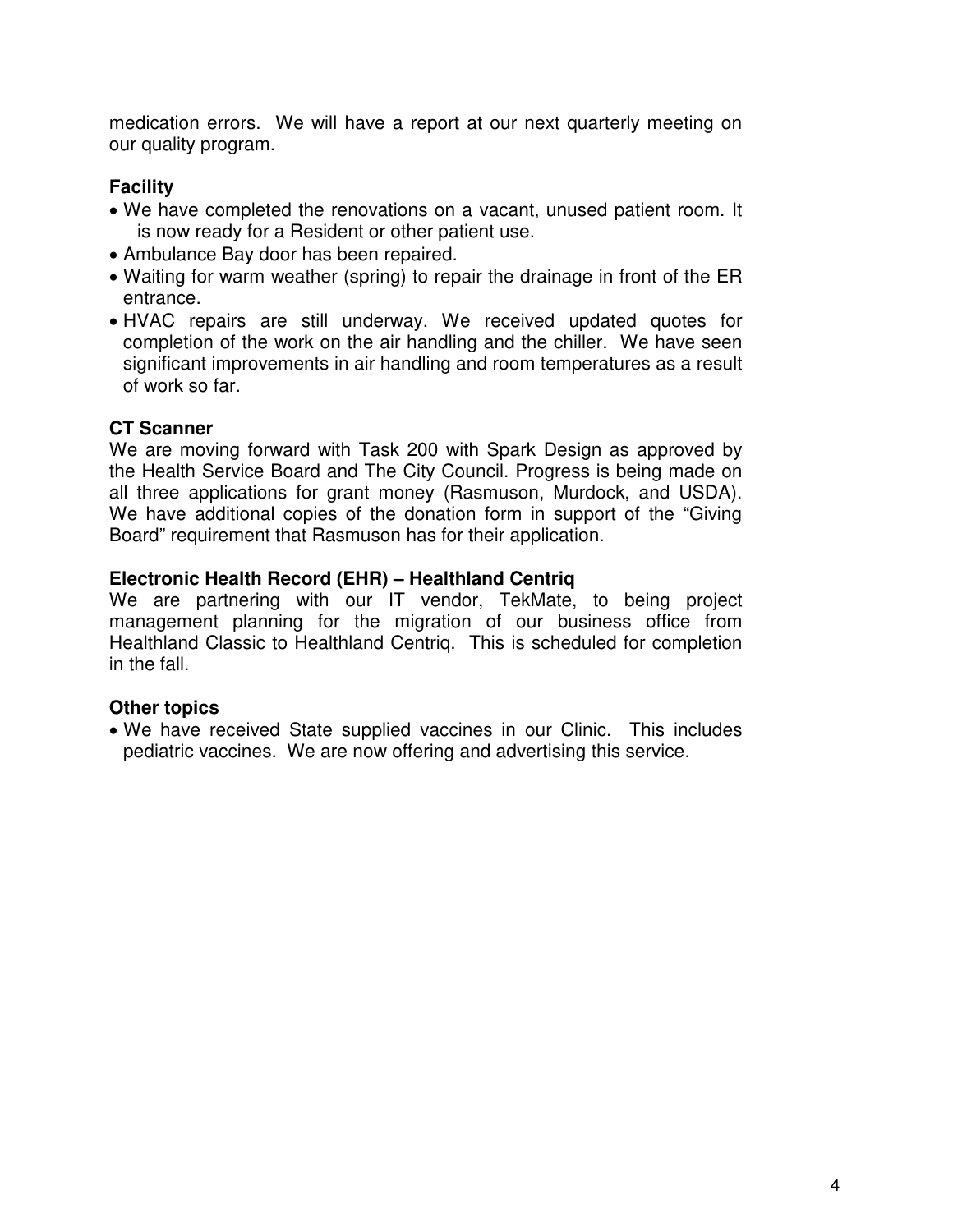

2013 YEAR-END FINANCE REPORT 2013 YEAR-END FINANCE REPORT PRESENTED FEBRUARY 19, 2014 PRESENTED FEBRUARY 19, 2014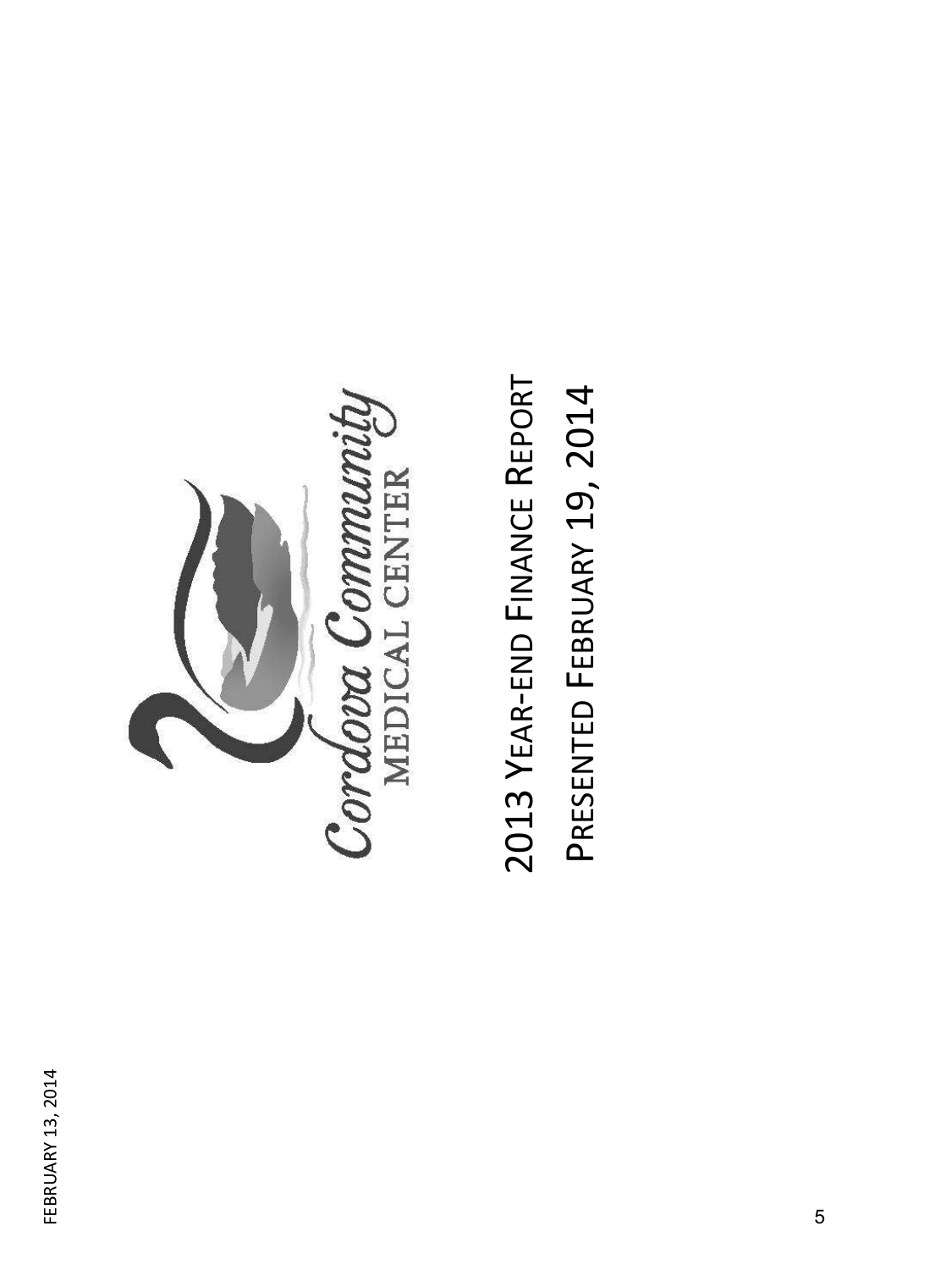| Ì             |  |
|---------------|--|
|               |  |
|               |  |
|               |  |
| $\big)$<br>Ú. |  |
| <u>r </u>     |  |
| (             |  |
|               |  |

| Volumes                                                  | <b>FY2009</b> | FY2010           | FY2011           | FY2012           | <b>FY2013</b>  |
|----------------------------------------------------------|---------------|------------------|------------------|------------------|----------------|
| Acute Average Daily Patient Census                       | 0.4           | $0.\overline{3}$ | $0.\overline{2}$ | $\frac{2}{0}$    | 0.4            |
| Census<br>Swing Bed Average Daily                        | $\frac{3}{1}$ | $\frac{2}{1}$    | $\frac{0}{1}$    | $0.\overline{6}$ | $\overline{1}$ |
| Daily Resident<br>Long Term Care Average<br>Census       | 0.6           | 9.4              | 0.6              | 9.3              | 9.8            |
| Clinic                                                   | 1,589         | 1,511            | 1,639            | 1,629            | 1,949          |
| Outpatient                                               | 415           | 390              | 502              | 329              | 297            |
| Emergency Room Visits                                    | 743           | 728              | 757              | 773              | 641            |
| Lab/X-Ray Tests                                          | 2,361         | 2,249            | 1,762            | 1,481            | 1,243          |
| Observation                                              | 59            | 55               | 46               | 25               | $\frac{8}{1}$  |
| Visits - billed<br>Sound Alternatives Client             | 1,022         | 827              | 907              | 985              | 842            |
| billed/grant<br>I<br>Visits<br>Sound Alternatives Client | 1,156         | 862              | 1025             | 1168             | 1087           |
| <b>Total Outpatient Visits</b>                           | 6,721         | 6,163            | 5,932            | 5,551            | 5,438          |
| <b>Total eICU Admits</b>                                 | $\circ$       | $\circ$          | $\circ$          | $\circ$          | $\frac{8}{1}$  |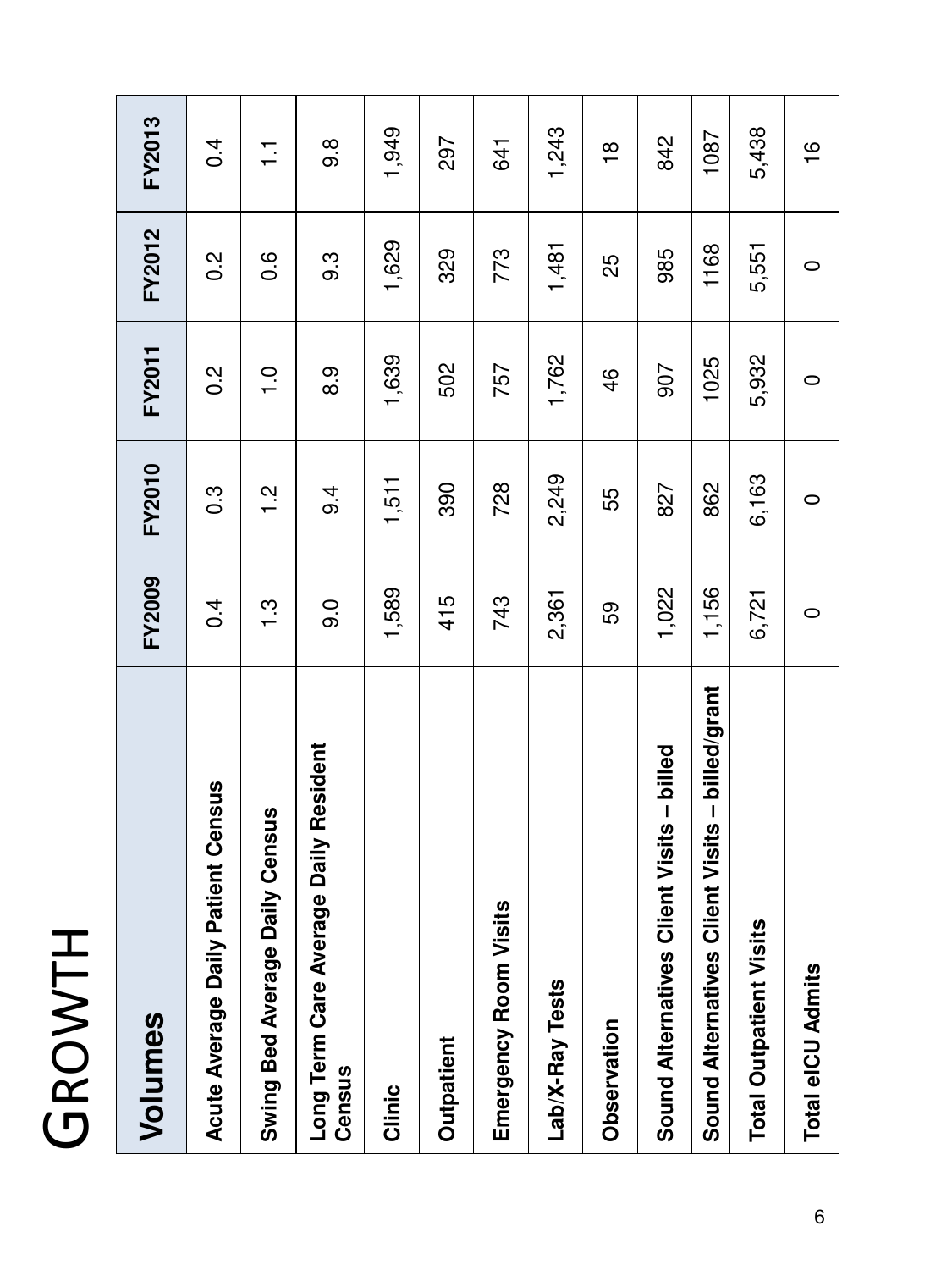| $\blacktriangleleft$ |  |
|----------------------|--|
| ( )                  |  |
|                      |  |
| $\blacktriangleleft$ |  |
|                      |  |
|                      |  |
| $\mathbf{L}$         |  |

| Cordova Community Medical<br>Center        | <b>FY2009</b> | FY2010     | FY2011     | <b>FY2012</b> | <b>FY2013</b> |
|--------------------------------------------|---------------|------------|------------|---------------|---------------|
| $e$ (GPSR)<br>Gross Patient Service Revenu | 5,653,178     | 6,366,818  | 6,353,869  | 5,551,737     | 9,189,060     |
| Net Patient Service Revenue (NPSR)         | 4,926,561     | 5,769,348  | 5,645,017  | 5,273,175     | 6,878,654     |
| Full-Time Equivalent Employees (FTEs)      | 63.22         | 69.17      | 66.67      | 66.05         | 76.96         |
| # of Employees                             | 112           | 126        | 99         | 96            | 99            |
| Charity Care/Bad Debt                      | 448,172       | 759,751    | 12,861     | 269,979       | 359,425       |
| Days Cash on Hand                          | 13.24         | 31.06      | 17.45      | 3.96          | 8.07          |
| Year-end Cash in the Bank                  | 263,346       | 574,337    | 334,755    | 6,949         | 42,464        |
| Net Operating Income (Loss)                | (1,096,331)   | (895, 695) | (686, 517) | (974, 491)    | (331, 201)    |
|                                            |               |            |            |               |               |
| <b>Sound Alternatives Counseling</b>       | EVOOOO        | EVON10     | EVOO11     | EVON10        | EVON19        |

| <b>Sound Alternatives Counselin</b><br>Center | <b>FY2009</b> | FY2010     | FY2011    | FY2012     | FY2013    |
|-----------------------------------------------|---------------|------------|-----------|------------|-----------|
| <b>Grant Revenue</b>                          | 560,302       | 520,084    | 420,180   | 415,772    | 732,301   |
| <b>Other Revenues</b>                         | 339,651       | 414,563    | 308,963   | 418,481    | 211,589   |
| Program Expenses                              | (651, 783)    | (767, 247) | (619,540) | (749, 487) | (730,792) |
| Net Operating Income (Loss)                   | 248,170       | 167,400    | 109,603   | 84,766     | 213,098   |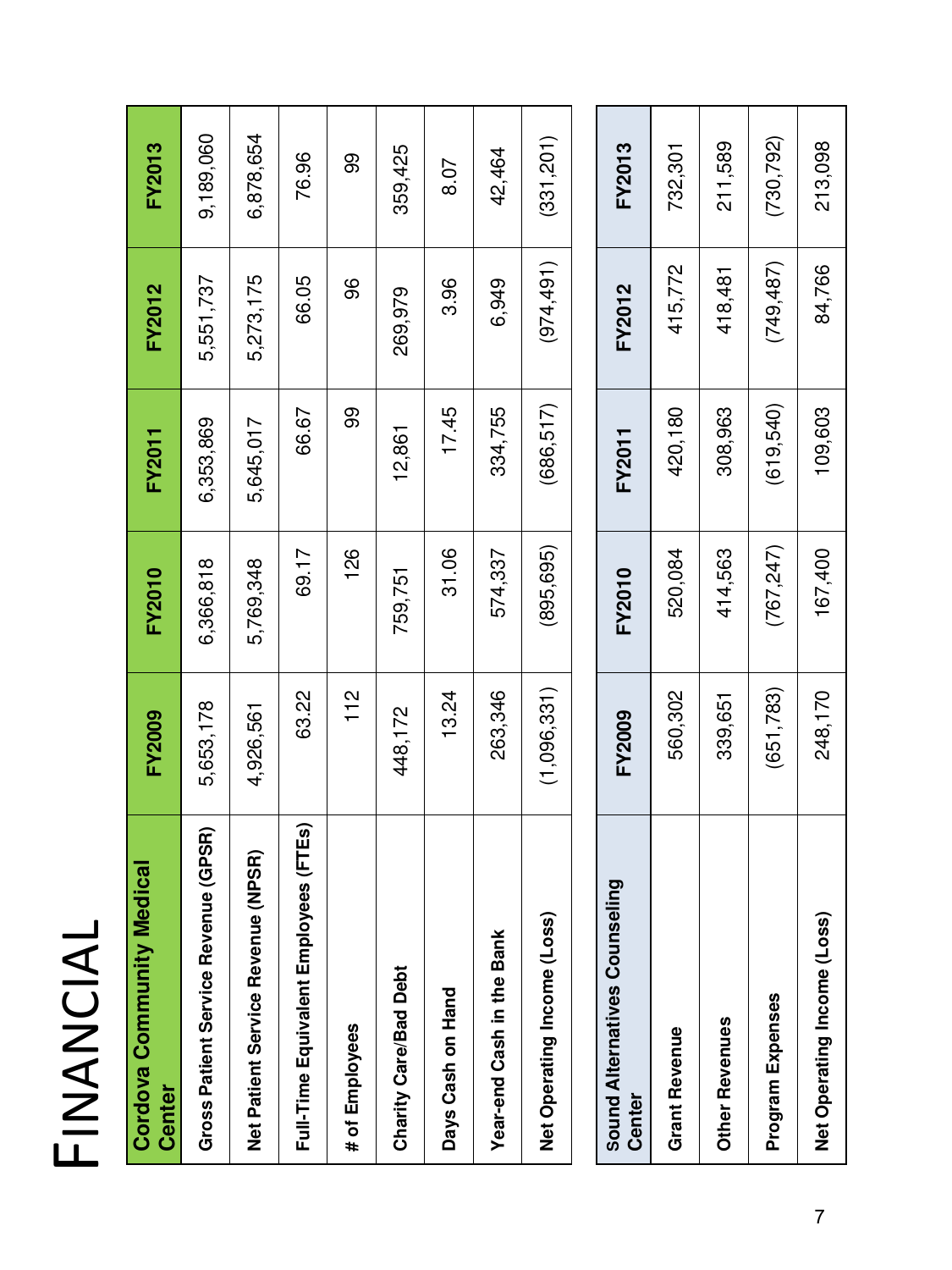# FINANCIAL

| ent Trend<br>City Supplem      | 2010    | 2011    | 2012    | 2013     |
|--------------------------------|---------|---------|---------|----------|
| <b>Total Operating Support</b> | 697,638 | 400,000 | 602,369 | 500,000* |
| Capital Support                | 121,960 | 58,825  | 74,849  | 574,611  |

\*Management Agreement and Administrator costs \*Management Agreement and Administrator costs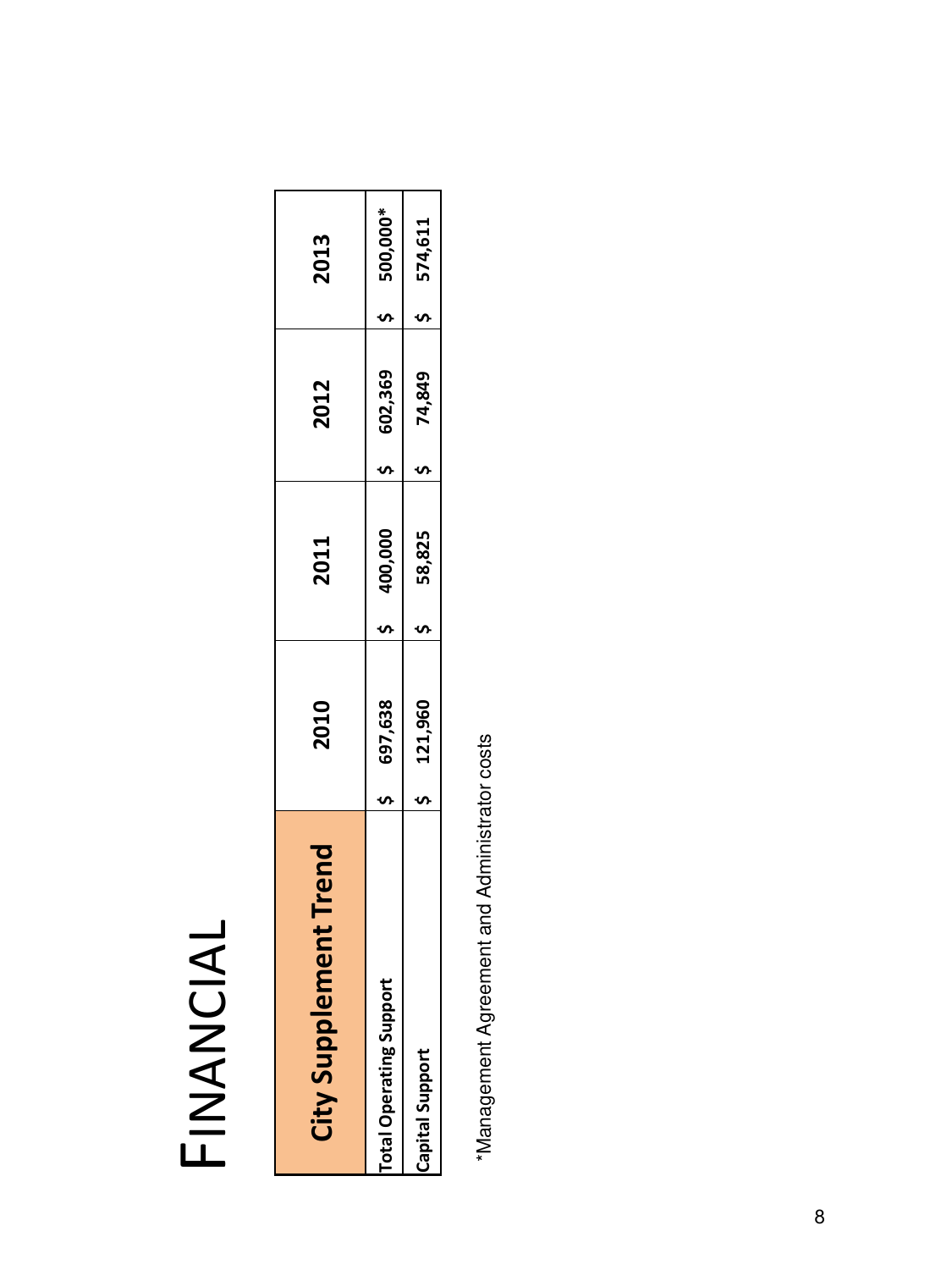### **Financial Report for December 2013 By: Timothy Kelly, CFO**

### **Cordova Community Medical Center**:

### **REVENUES**

CCMC has exceeded the budgeted amount of revenue for the month of December 2013 and for the short fiscal period July 2013 through December 2013.

- Patient Revenue was \$783,328, which is \$100k higher than budgeted. Contractual rates continue to be high because neither Medicare nor Medicaid has increased CCMC's repayment rates. These rates should change sometime during the period of February or March 2014. The combination of the increased revenue and high contractual still show higher revenues than the budgeted Net Patient Revenue.
- Bad debt was \$12k over budget for the month because of the current write-off of summer self pay accounts. It is lower compared to the same period last year.
- Cost recoveries are approximately \$8k under budget for the month, however, are \$250k below what is expected for the short fiscal period. Most of this is due to a re-negotiated contract for the hospital's internet and broadband connection contract with ACS that went into effect in December 2012. As a result, the hospital received approximately \$101k less in grant revenues for this service; however, the expense was also reduced by that much in purchased services. Two other areas of reduction for the short period were a reduction of rental income by \$34k and a reduction in food services revenue of \$18.5k.
- Swing bed volumes continue to increase the amount of revenue for the month. One patient is currently a commercial Blue Cross/Blue Shield payment while the other is Medicaid.

# **EXPENSES**

Expenses continue to be higher than expected. The most significant increases are in labor, professional services, supplies, and insurance. Some of these costs have been offset by reductions in both minor equipment and utilities.

- Wages and benefits are significantly higher for the month of December. The total increase for the month is approximately \$73k over budget, which equates to an 18.8% increase. Some of this is attributed to a pay increase for selected personnel, while the rest is attributed to an increase in additional full time equivalents. This increase has also increased the required day's cash on hand by \$2,374 per day for the month. While not having as much of an impact, the labor increase for the short fiscal year period is only \$152k, which is a 6.6% increase over budget, most being in the month of December.
- Professional services are \$49k over budget for the month and \$207k for the fiscal period. The major reason for this increase is due to the recognition of the Providence Management Fee and the Administrator's costs for each of these periods. The monthly cost for both is currently \$41.6k, while the six month period is an increase of \$250k. Without the reduction in costs of the broadband connection, the approximate overage would be \$100k.
- Supplies are another cost which has shown a considerable increase. Increases of \$29k for the month of December and \$87k for the fiscal period are due to three major areas. While some of this increase can be credited to a more efficient coding of minor equipment to supplies,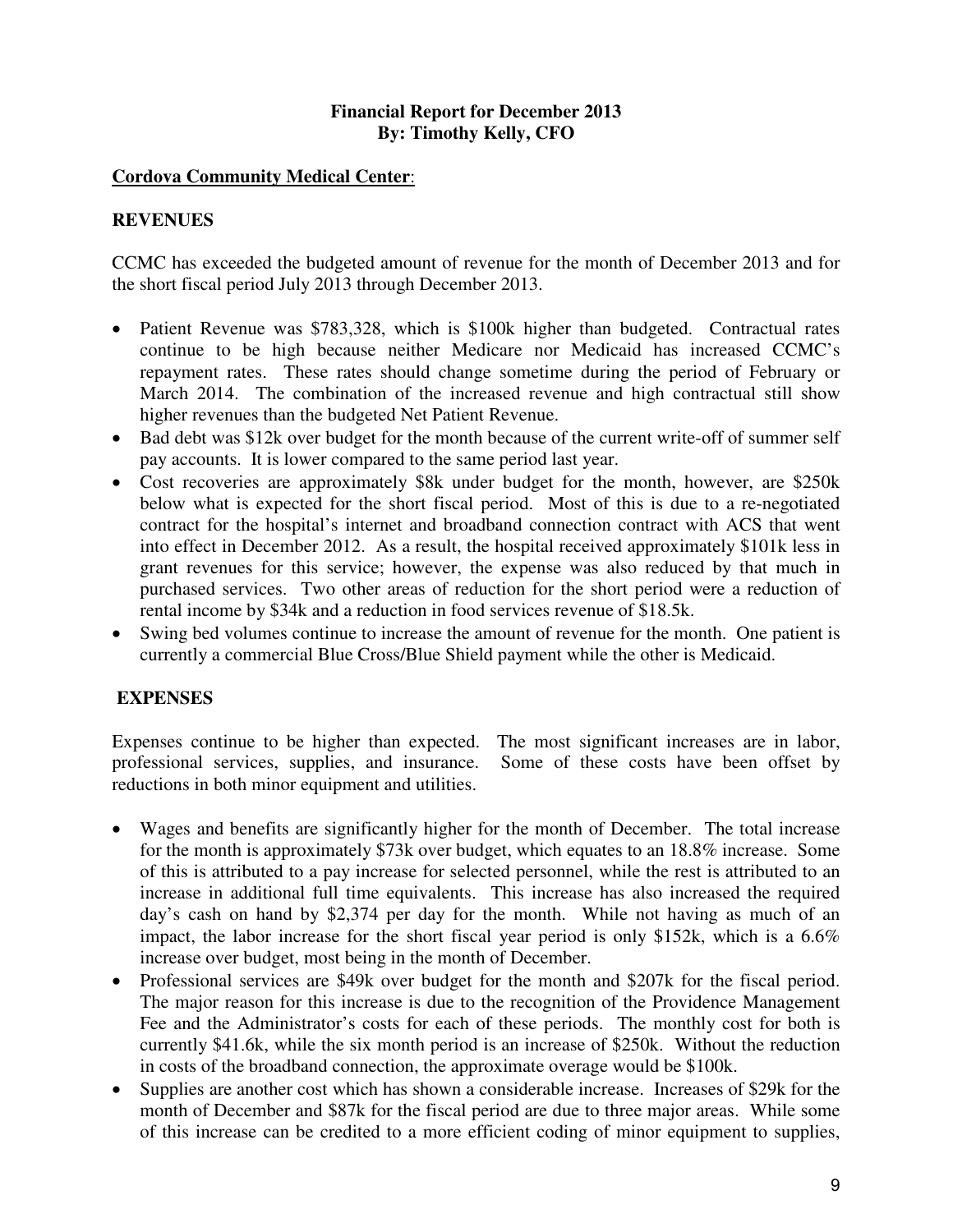there was a significant increase in pharmaceuticals because of patients' needs. While this has increased our costs, some of these costs have been recouped through Pharmacy revenue. There has also been a major increase in the cost of food for Dietary. This is ascribed to an increase of foodstuffs; part of it may also be due to an increase in freight.

- General and Malpractice Insurance has a monthly increase of around \$3k; however, the fiscal period increase is \$26k. There was an increase in the workman's compensation insurance. The insurance amounts are being amortized over the year on a monthly basis.
- Other significant increases for the fiscal period are rental costs of \$20k, recruitment and relocation of \$14.5k, other expenses (dues) of \$10.3k, and travel and training of \$6.9k. Rental costs increased because of the need to house traveling personnel. There were approximately \$22.6k relocation payments paid out throughout the fiscal period. Other expenses include subscriptions, licenses, and dues and during the month of November, CCMC paid their annual ASHNHA dues of approximately \$20,000. Travel and training increases can be attributed to medical records training and billing training in the finance department.
- Finally, with the improvements to the building with the HVAC system, EFIIS, and new roof, there was a savings of \$52.3k in utility costs for the month of December, and a savings of \$291.5k for the fiscal period compared to budget. This is also a comparative to the same period in the previous year.

# **STATISTICS**

NET AR days continue to increase because of the Medicaid Software issue. The increase of AR days for the period of December 2013 was 15.5 days. This has had a tremendous impact on CCMC's cash flows and as of the end of December 2013; Medicaid has advanced CCMC \$647k with another \$160k in January 2014. A repayment plan has yet to be determined, however, it is expected that the recoupment will be from billings after Medicaid's software package has been corrected.

Days' cash on hand (DCOH) is always a major concern. During the month of December, the amount of daily expenditures increased from \$24k a day in November, to \$25.6k a day. The average for the entire year is currently \$23.6k and shows there has been an increase in spending over the past six months.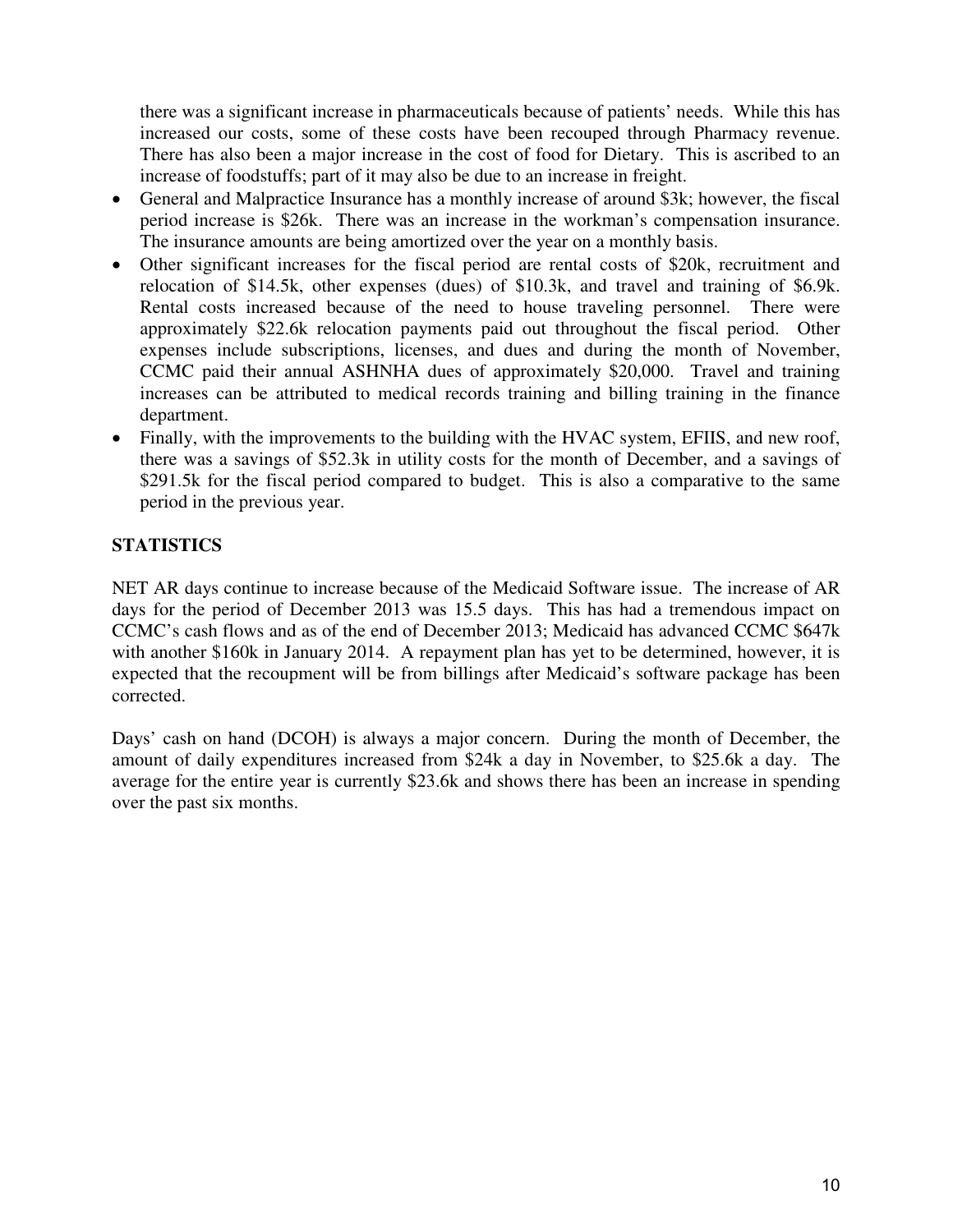|                                    | <b>Dec-13</b> | <b>Dec-13</b>           | <b>2013 YTD</b>           | <b>2013 YTD</b>            | <b>Dec 2012 YTD</b> |
|------------------------------------|---------------|-------------------------|---------------------------|----------------------------|---------------------|
|                                    | <b>Actual</b> | <b>Budget</b>           | <b>Actual</b>             | <b>Budget</b>              | <b>Actual</b>       |
| <b>Gross Patient Revenue</b>       | \$<br>783,328 | 680,636<br>$\mathbb{S}$ | $\mathbb{S}$<br>4,968,779 | $\mathsf{\$}$<br>4,014,352 | \$4,052,854         |
| <b>Net Patient Revenue</b>         | 615,919       | 569,983                 | 3,764,988                 | 3,361,729                  | 3,170,859           |
| <b>Bad Debt</b>                    | (40, 775)     | (29, 021)               | (186, 016)                | (171, 164)                 | (268, 233)          |
| <b>Cost Recoveries</b>             | 131,831       | 139,164                 | 560,027                   | 820,782                    | 696,617             |
| <b>Total Revenue</b>               | 706,974       | 680,126                 | 4,138,999                 | 4,011,347                  | 3,599,242           |
| <b>Labor Expense</b>               | (464, 215)    | (390, 643)              | (2,456,259)               | (2,303,991)                | (2,098,836)         |
| <b>Other Expenses</b>              | (329, 443)    | (306, 164)              | (1,864,713)               | (1,805,737)                | (1,599,180)         |
| <b>Total Expenses</b>              | (793, 658)    | (696, 807)              | (4,320,972)               | (4, 109, 728)              | (3,698,016)         |
| <b>Net Operating Income (Loss)</b> | (86, 684)     | (16, 681)               | (181, 973)                | (98, 381)                  | (98, 773)           |
| <b>Depreciation Expense</b>        | (21, 879)     | (19, 835)               | (138, 187)                | (91, 592)                  | (131, 897)          |
| <b>City In-Kind Contribution</b>   | 41,668        | 41,668                  | 250,000                   | 250,000                    | 250,000             |
| <b>Net Income (Loss)</b>           | (66, 895)     | 5,152                   | (70, 160)                 | 60,027                     | 19,330              |
| <b>Full Time Equivalents</b>       | 72.4          | 69.3                    | 87.4                      | 71.7                       | 67.1                |
| <b>Acute Average Daily Census</b>  | 0.19          | 0.34                    | 0.39                      | 0.34                       | 0.28                |
| <b>Acute Bed Days</b>              | 6             | 10                      | 71                        | 60                         | 52                  |
| <b>LTC Average Daily Census</b>    | 10.0          | 9.5                     | 9.8                       | 9.5                        | 9.7                 |
| <b>LTC Bed Days</b>                | 310           | 295                     | 1,788                     | 1,748                      | 1,782               |
| <b>Swing Bed Days</b>              | 46            | 30                      | 185                       | 180                        | 181                 |
| <b>Medicare Swing Days</b>         |               | 25                      | 138                       | 150                        | 154                 |
| <b>OP Visits</b>                   | 17            | 23                      | 183                       | 140                        | 146                 |
| <b>ER Visits</b>                   | 39            | 58                      | 358                       | 350                        | 368                 |
| <b>Clinic Visits</b>               | 180           | 142                     | 1,067                     | 852                        | 782                 |
| <b>Net AR Days</b>                 | 133.56        | 60.00                   | 129.68                    | 60.00                      | 77.06               |
| <b>Average Days Cash on Hand</b>   | 5.91          | 45.00                   | 8.07                      | 45.00                      | N/A                 |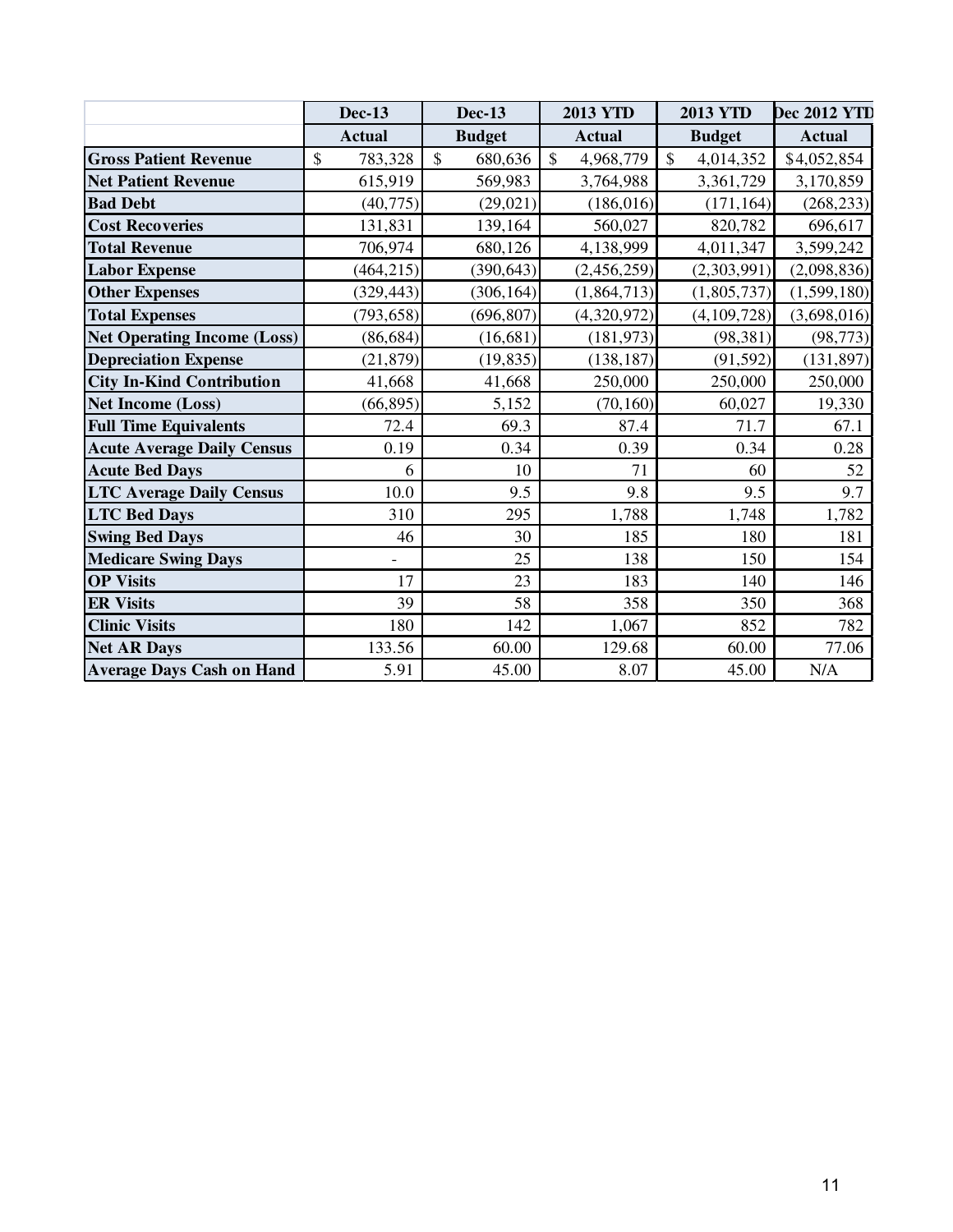# **Sound Alternatives Counseling Center**:

Grant revenues are based upon a total of expected grants to date, annualized over the entire year. Billing for Waiver revenue occurred in December 2013. Total expenses include all department based expenses; however, do not include overhead items such as administrative, building costs and utilities.

|                                    | <b>Dec-13</b> | $Dec-13$      | <b>2013 YTD</b> | <b>2013 YTD</b> | <b>2012 YTD</b> |
|------------------------------------|---------------|---------------|-----------------|-----------------|-----------------|
|                                    | Actual        | <b>Budget</b> | <b>Actual</b>   | <b>Budget</b>   | <b>Actual</b>   |
| <b>Net Patient Revenue</b>         | 31,005        | 10,044        | 134,210         | 58,909          | 89,115          |
| <b>Grant Revenue</b>               | 96,102        | 50,771        | 310,096         | 297,778         | 275,710         |
| <b>Total Revenuees</b>             | 127,107       | 60,815        | 444,306         | 356,687         | 364,825         |
| <b>Total Expenses</b>              | (62, 922)     | (50, 825)     | (377, 223)      | (298,093)       | (329, 203)      |
| <b>Net Operating Income (Loss)</b> | 64,185        | 9,990         | 67,083          | 58,594          | 35,622          |
| <b>Full Time Equivalents</b>       | 12.89         | 13            | 17.4            | 13              | 14.3            |
| <b>Visits</b>                      | 75            | 60            | 525             | 360             | 390             |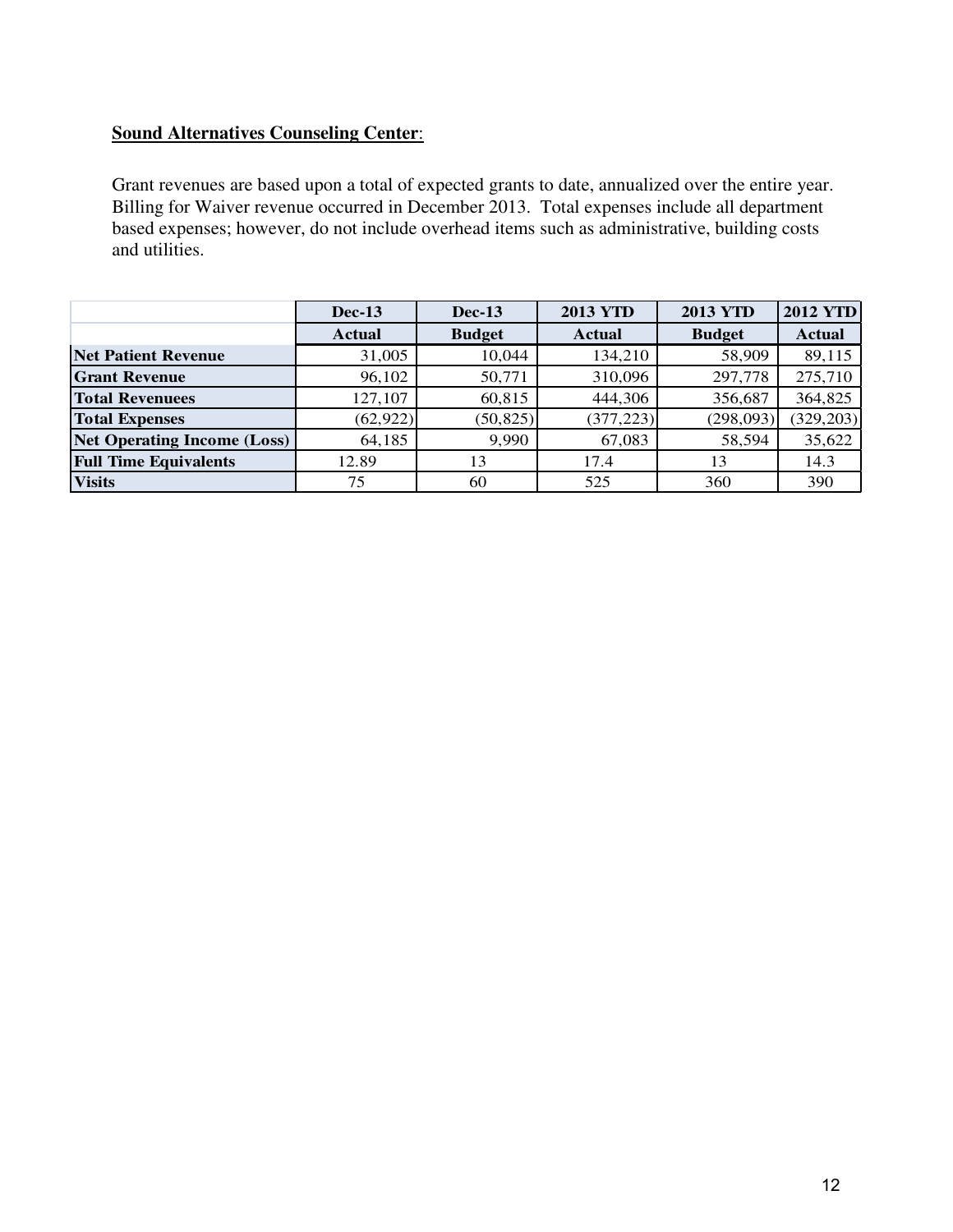|                                   |                                       | <b>Budget</b>   | <b>NTD</b>                   | Actual                | <b>Budget</b>          |                                  | <b>Year to Date</b>    | Prior            |
|-----------------------------------|---------------------------------------|-----------------|------------------------------|-----------------------|------------------------|----------------------------------|------------------------|------------------|
|                                   | $\Omega$<br><b>Actual MT</b>          | MTD Dec         | Variance to                  | Fiscal Year           | Fiscal Year            | <b>YTD Variance</b>              | <b>Dec 2012</b>        | Year             |
| REVENUE                           | Dec 2013                              | 2013            | <b>Budget</b>                | to Date               | to Date                | to Budget                        | Comparison             | Variance         |
| <b>Patient Services Revenue</b>   | 783,328                               | 680,636         | 15.1%                        | 4,968,779             | 4,014,352              | 23.8%                            | 4,052,854              | 22.6%            |
| <b>Deductions</b>                 | (167, 409)                            | 110,653)        | 51.3%                        | (1,203,791)           | (652, 623)             | 84.5%                            | 881,995)               | 36.5%            |
| <b>Bad Debt/Charity Care</b>      | ဂ္ဂ<br>(40, 77)                       | (29,021)        | 40.5%                        | (186.016)             | (171, 164)             | 8.7%                             | 268,233                | $-30.7%$         |
| <b>Cost Recoveries</b>            | $\overline{\mathbb{R}}$<br>131,83     | 39,164          | $-5.3%$                      | 560.027               | 820,782                | $-31.8%$                         | 696.617                | $-19.6%$         |
| <b>TOTAL REVENUES</b>             | 4<br>706,97                           | 680,126         |                              | 4,138,999             | 4,011,347              |                                  | 3,599,242              |                  |
| %Deductions/Bad Debt to Revenue   | $\frac{5}{6}$<br>26.58                | 20.52%          |                              | 27.97%                | 20.52%                 |                                  | 28.38%                 |                  |
|                                   |                                       |                 |                              |                       |                        |                                  |                        |                  |
|                                   |                                       | <b>Budget</b>   | <b>QLM</b>                   | Actual                | <b>Budget</b>          |                                  | Year to Date           | Prior            |
| EXPENSES                          | $\mathbf{a}$<br>Actual MT<br>Dec 2013 | MTD Dec<br>2013 | Variance to<br><b>Budget</b> | Fiscal Yea<br>to Date | Fiscal Year<br>to Date | <b>YTD Variance</b><br>to Budget | Comparison<br>Dec 2012 | Variance<br>Year |
| Wages                             | (306, 987)                            | 266,405)        | 15.2%                        | (1,701,115)           | (1,571,242)            | 8.3%                             | (1,502,418)            | 13.2%            |
| <b>Taxes and Benefits</b>         | (157, 228)                            | (124, 238)      | 26.6%                        | (755, 143)            | (732, 749)             | 3.1%                             | (596, 418)             | 26.6%            |
| % Benefits to Wages               | 51.22%                                | 46.64%          |                              | 44.39%                | 46.64%                 |                                  | 39.70%                 |                  |
|                                   |                                       |                 |                              |                       |                        |                                  |                        |                  |
| General and Malpractice Insurance | $\triangleq$<br>(11, 81)              | (8, 821)        | 33.9%                        | (78, 470)             | (52,026)               | 50.8%                            | (65, 635)              | 19.6%            |
| Repair & Maint                    | E<br>(4, 89)                          | (5,512)         | $-11.2%$                     | (32, 248)             | (32,509)               | $-0.8%$                          | (28, 426)              | 13.4%            |
| Travel & Training                 | 5<br>(5, 61)                          | (4, 765)        | 17.8%                        | (34, 961)             | (28, 102)              | 24.4%                            | (24, 282)              | 44.0%            |
| Other Expenses                    | <u>ରୁ</u><br>(4, 44)                  | (6, 384)        | $-30.4%$                     | (47, 920)             | (37, 652)              | 27.3%                            | (35, 886)              | 33.5%            |
| Recruitment & Relocation          | (4, 821)                              | (3, 397)        | 41.9%                        | (34, 557)             | (20, 036)              | 72.5%                            | (4,285)                | 706.4%           |
| Professional Services             | <u>୍ଚ</u><br>(201, 72)                | (152, 375)      | 32.4%                        | (1, 105, 946)         | (898,698)              | 23.1%                            | 758, 810               | 45.7%            |
| Supplies                          | (72, 399)                             | (43, 682)       | 65.7%                        | (344, 610)            | (257, 633)             | 33.8%                            | 260,631                | 32.2%            |
| <b>Minor Equipment</b>            | $\overline{5}$<br>(4, 10)             | (7, 448)        | 44.9%                        | (22, 258)             | (43, 931)              | 49.3%                            | (4,478)                | 397.1%           |
| Utilities and Fuel                | (17,780)                              | (70, 128)       | $-74.6%$                     | (122,076)             | (413, 611)             | $-70.5%$                         | (400, 613)             | $-69.5%$         |
| Rent/Lease Equip & Buildings      | (1, 844)                              | (3,652)         | 49.5%                        | (41.668)              | (21.539)               | 93.5%                            | (16.133)               | 58.3%            |
| TOTAL EXPENSES before Depr        | ကြ<br>(329, 44)                       | (306, 164)      |                              | (1,864,713)           | (1,805,737)            |                                  | (1,599,180)            |                  |
| NET OPERATING INCOME              | <u>ਦੇ</u><br>(86,68                   | (16, 681)       | 419.7%                       | (181, 973)            | (98, 381)              | 85.0%                            | (98, 773)              |                  |
|                                   |                                       |                 |                              |                       |                        |                                  |                        |                  |
| Depreciation Expense              | <u>်ခ</u><br>(21, 87)                 | (19, 835.00)    | 10.3%                        | (138, 187)            | (91,592)               | 50.9%                            | (131, 897)             | 4.8%             |
| City Contribution In-Kind         | $\frac{8}{10}$<br>41,66               | 41,668          |                              | 250,000               | 250,000                |                                  | 250,000                |                  |
| NET INCOME                        | $\overline{5}$<br>(66, 89)            | 5,152           | $-1398.4%$                   | (70, 160)             | 60,027                 | $-216.9%$                        | 19,330                 |                  |
|                                   |                                       |                 |                              |                       |                        |                                  |                        |                  |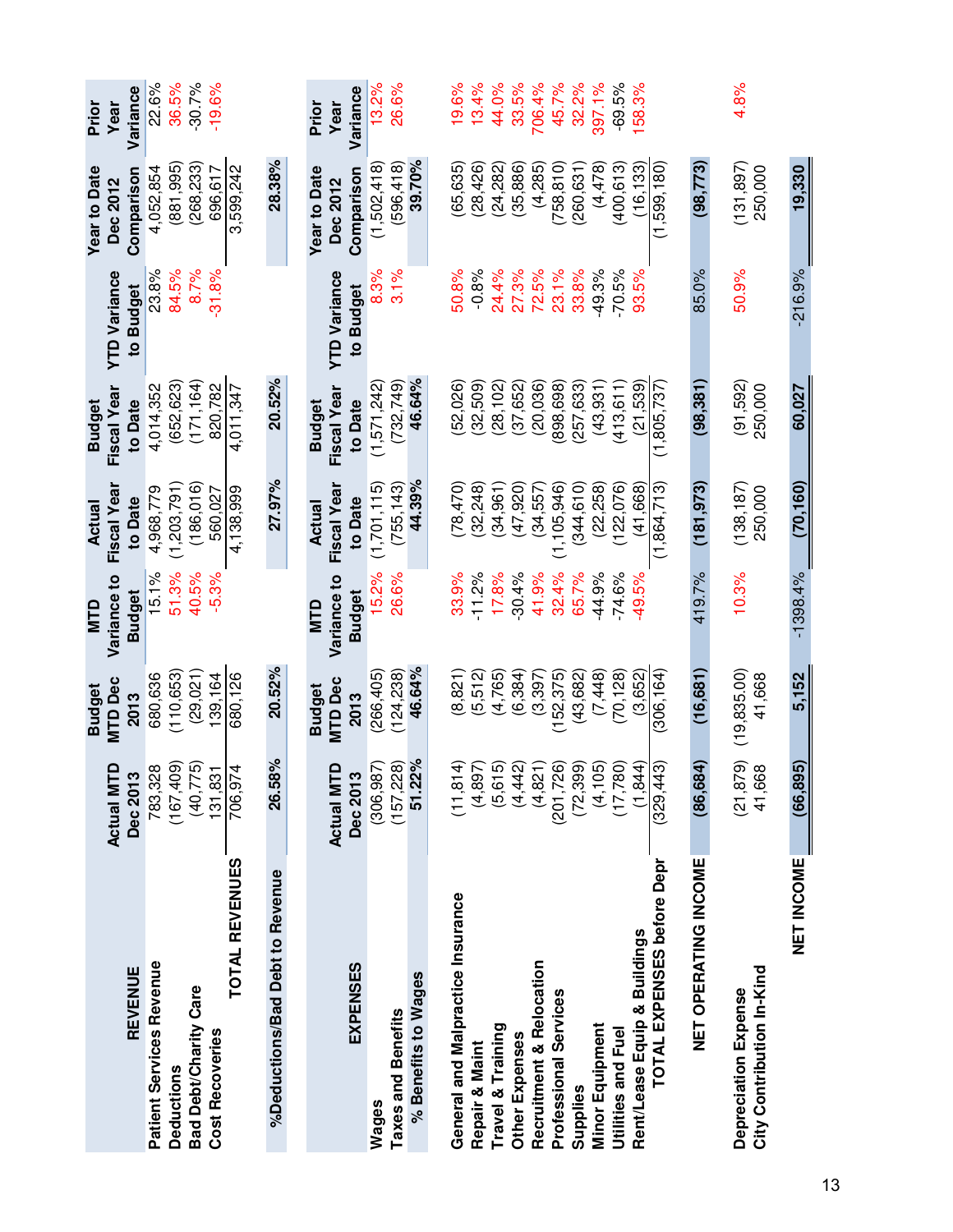# **COMMUNITY HEALTH SERVICES BOARD RESOLUTION**

# **A RESOLUTION OF THE HEALTH SERVICES BOARD OF THE CITY OF CORDOVA, ALASKA, SUPPORTING THE APPLICATION TO THE RASMUSON FOUNDATION FOR A TIER 2 GRANT FOR THE PURPOSE OF IMPLEMENTING A CT SCANNER AT CORDOVA COMMUNITY MEDICAL CENTER**

**WHEREAS**, the Health Services Board of the City of Cordova and Cordova Community Medical Center have been discussing the Cordova Community Medical Center purchasing a CT scanner; and

**WHEREAS**, the purchase and installation of a CT scanner at Cordova Community Medical Center would benefit the citizens of Cordova through increase diagnostic capability that could allow patients to receive treatment in Cordova and reduce the need to leave Cordova for services; and

**WHEREAS**, the success of the CT Scanner Project requires sufficient funding for the project to be successful;

**NOW, THEREFORE BE IT RESOLVED**, The Health Services Board hereby acknowledges and supports Cordova Community Medical Center's efforts to submit an application to the Rasmuson Foundation for a Tier 2 grant for the purpose of implementing a CT Scanner program at Cordova Community Medical Center.

# **PASSED AND APPROVED THIS 19th DAY OF FEBRUARY, 2014.**

 $\overline{\phantom{a}}$  , and the contract of the contract of the contract of the contract of the contract of the contract of the contract of the contract of the contract of the contract of the contract of the contract of the contrac

David Allison, HSB President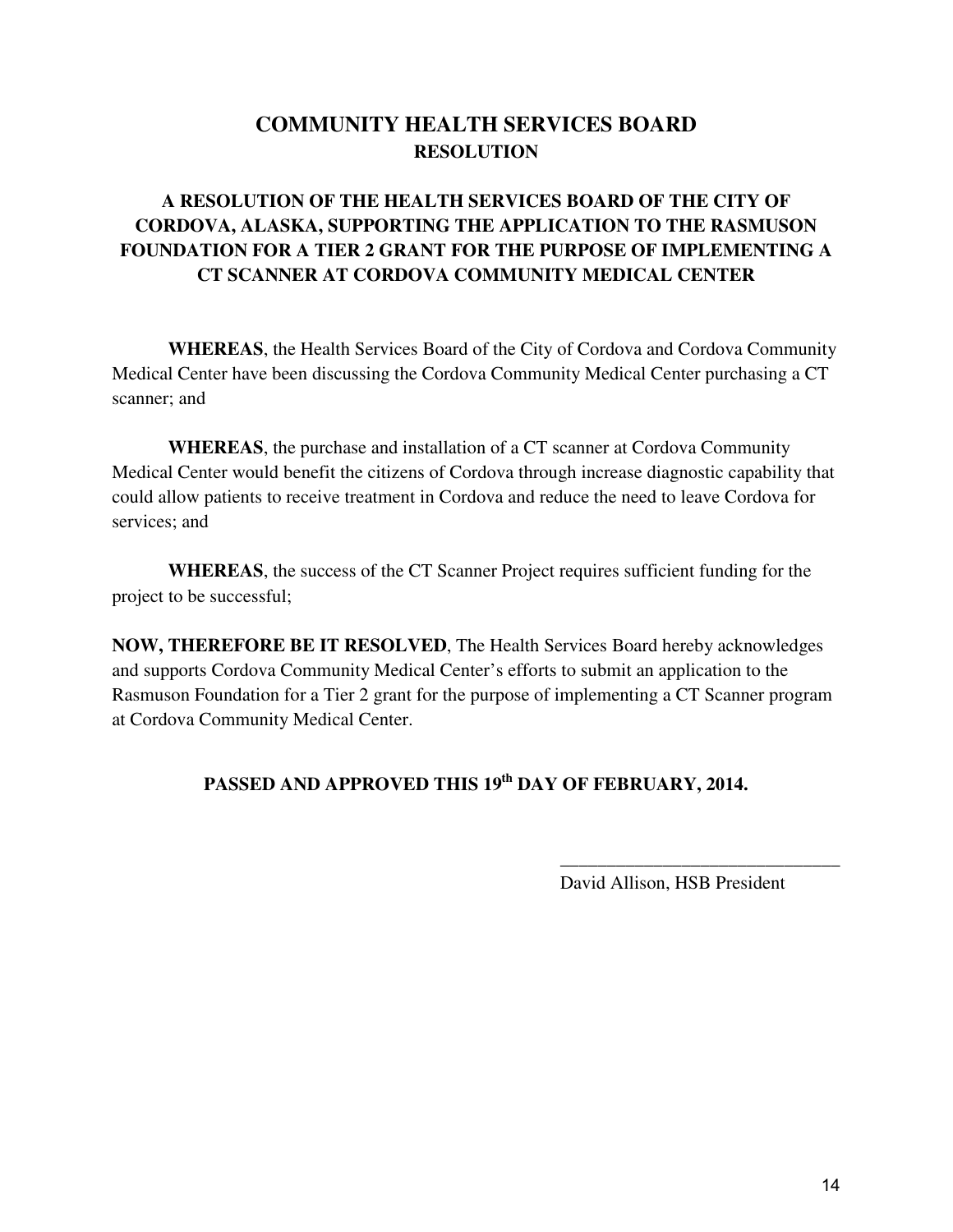|                          | ANNUAL REVIEW OF PROVIDENCE-CORDOVA MANAGEMENT AGREEMENT                                                                                            |         |                                                                                                                         |
|--------------------------|-----------------------------------------------------------------------------------------------------------------------------------------------------|---------|-------------------------------------------------------------------------------------------------------------------------|
|                          | <b>COMMITMENT</b>                                                                                                                                   |         | STATUS COMMENTS                                                                                                         |
| $\overline{\phantom{0}}$ | Health Services Administrator - Is the current Providence provided CEO/Administrator<br>meeting the needs of the City?                              | TBD     | Providence will discuss with HSB in executive session                                                                   |
| $\sim$                   | Management Services - Has Providence operated CCMC consistent with applicable laws                                                                  |         | Refer to CCMC Compliance Assessment.                                                                                    |
|                          | by the Board? Are any<br>and regulations, and the policies and procedures as established<br>identified compliance issues being addressed?           | $\circ$ |                                                                                                                         |
| ന                        | Budgets - Did Providence provide the budget on time to the Board (90 days before the                                                                |         | CCMC's budget was submitted to the HSB one week prior to                                                                |
|                          | end of the fiscal year of Cordova)?                                                                                                                 | O       | the October 2013 meeting (90 days prior to the end of the<br>fiscal year).                                              |
| 4                        | Employees - Is the Providence provided CEO/Administrator managing employees                                                                         |         |                                                                                                                         |
|                          | according to applicable CCMC employment policies and contracts? Is the City providing<br>the Administrator the authority to perform these duties?   | $\circ$ |                                                                                                                         |
| ഗ                        | Contracts - Are all contracts over \$25,000 going to the City Council for approval? Is                                                              |         |                                                                                                                         |
|                          | Providence following applicable federal, state, and local laws in regard to contracts under                                                         |         | All contracts over \$25,000 have gone to the HSB and then on                                                            |
|                          | \$25,000?                                                                                                                                           | $\circ$ | to the City Council for approval. Included in these are the                                                             |
|                          |                                                                                                                                                     |         | Centriq, and work on the CCMC building (EFIS, Roof, HVAC).<br>Healthland Contract for the new Electronic Health Record, |
| ဖ                        |                                                                                                                                                     |         | Partial updates to CCMC's medical staff bylaws have been                                                                |
|                          | Medical Staff - Has Providence supported CCMC in ensuring that medical staff is                                                                     |         | completed; additional changes are planned for 2014 based                                                                |
|                          | organized and operated in accordance with applicable medical staff bylaws and in                                                                    |         | on recommendations from Providence provided mock Joint                                                                  |
|                          | compliance with all federal, state, and local laws? Has the Community Health Service                                                                | $\succ$ | Commission survey.                                                                                                      |
|                          | Board amended or revised the medical staff bylaws, the associated policies and protocols,                                                           |         |                                                                                                                         |
|                          | entered into contracts for professional services or granted medical staff membership or<br>clinical privileges without first consulting Providence? |         |                                                                                                                         |
| $\overline{ }$           | Policy Review - If needed, has Providence provided policy, procedure, and program                                                                   |         |                                                                                                                         |
|                          | development reviews, and made associated recommendations for the development of                                                                     |         | Providence provided several reviews of CCMC's policies,                                                                 |
|                          | policies, procedures, and programs for CCMC?                                                                                                        | $\circ$ | procedures, and program development including: Medical                                                                  |
|                          |                                                                                                                                                     |         | Records, Lab, Human Resources, Financial Services, Long                                                                 |
|                          |                                                                                                                                                     |         | Term Care nursing and activities practices, Acute and ER<br>care, and Infection Control.                                |
|                          | G Completed work                                                                                                                                    |         |                                                                                                                         |

Y<mark>u</mark>n Progress<br>R<sup>o</sup>lncomplete  $\frac{1}{2}$ In Progress or partially complete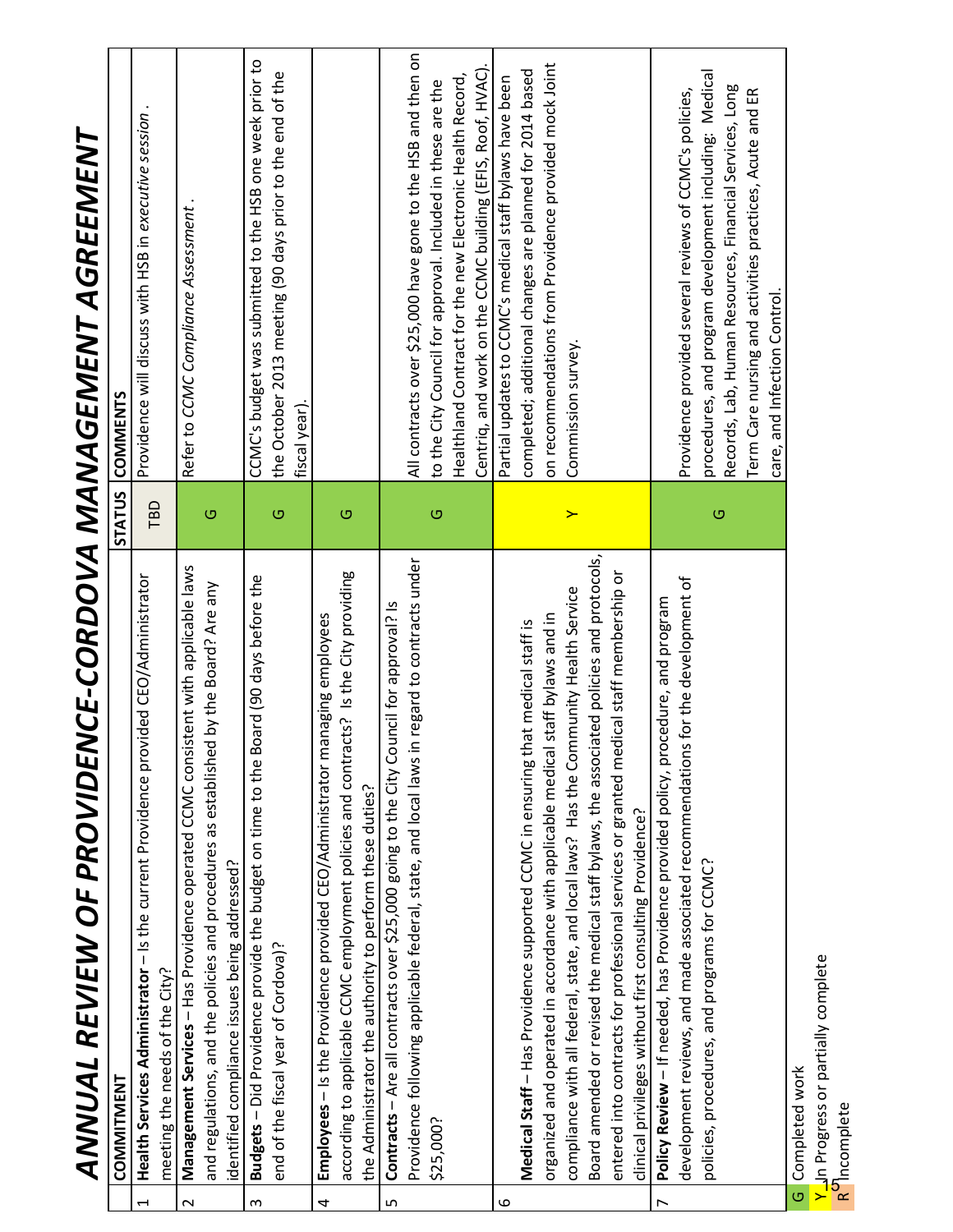| ANNUAL REVIEW OF PROVIDENCE-CORDOVA MANAGEMENT AGREEMENT                                                                                                                                       |           |                                                                                                                                                                                                                                                                                                        |  |
|------------------------------------------------------------------------------------------------------------------------------------------------------------------------------------------------|-----------|--------------------------------------------------------------------------------------------------------------------------------------------------------------------------------------------------------------------------------------------------------------------------------------------------------|--|
| <b>COMMITMENT</b>                                                                                                                                                                              |           | STATUS COMMENTS                                                                                                                                                                                                                                                                                        |  |
| iving and maintaining<br>accreditation of its behavioral services by the appropriate accrediting bodies?<br>Accreditation Services - Has Providence advised CCMC on rece<br>$\infty$           | $\circ$   | The Joint Commission starting in 2015. Providence provided<br>State of Alaska and will transition accreditation oversight to<br>Sound Alternatives is currently in good standing with the<br>a mock Joint Commission survey in support of Sound<br>Alternatives efforts towards accreditation.         |  |
| Recruiting - Has Providence supported CCMC's recruiting process?<br>ᡡ                                                                                                                          | ≻         | Providence will work closely with CCMC administrator to<br>CCMC has recruited numerous positions successfully;<br>however, no permanent physicians have been hired.<br>bolster physician recruiting efforts and strategy.                                                                              |  |
| d. Readiness Assessment (eICU)<br>a. Evaluation of operations<br>c. Electronic Health Record<br>e. Performance Indicators<br>b. Clinic operations<br>10 Start up Activities:<br>f. Mock Survey | $\circ$   | Refer to 120 Day Plan update.                                                                                                                                                                                                                                                                          |  |
| Representative to Providence Community Ministry Board<br>$\overline{11}$                                                                                                                       | $\propto$ | Providence provided information on the role of a community<br>identifying a community representative to recommend for<br>Community Ministry Board and informed the HSB that<br>this service is the prerogative of the Cordova HSB/City<br>representative to serve on the Providence Region<br>Council. |  |
| Y In Progress or partially complete<br>G Completed work<br>R Incomplete                                                                                                                        |           |                                                                                                                                                                                                                                                                                                        |  |